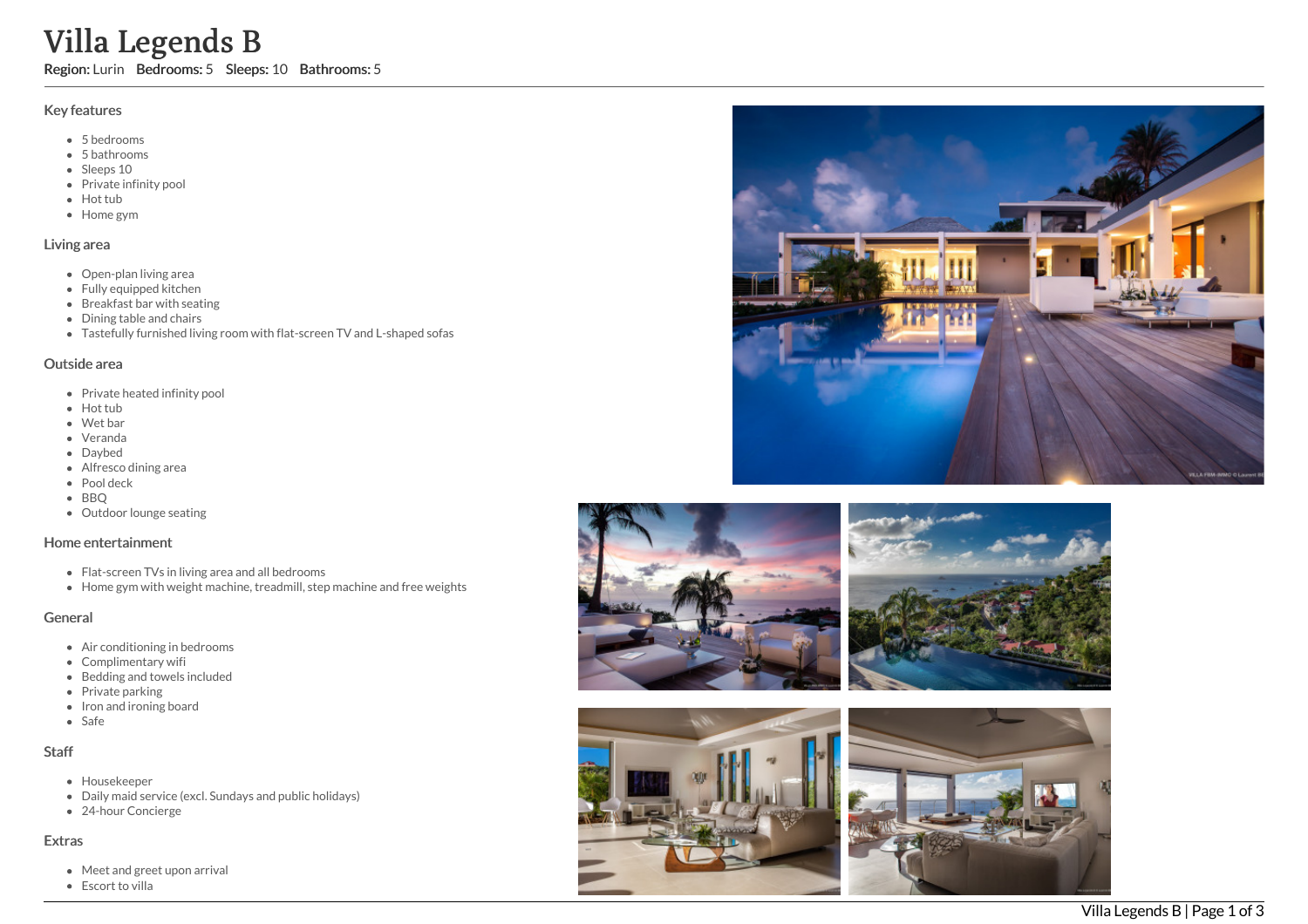# Exclusive Top Villas Perks

Complimentary extras included when you book direct with us:

- Meet and greet at the airport
- Free return airport transfers for 6 persons, (Min. spend of \$5,000 to qualify.)
- Free return airport transfers for 12 persons, (Min. spend of \$10,000 to qualify.)